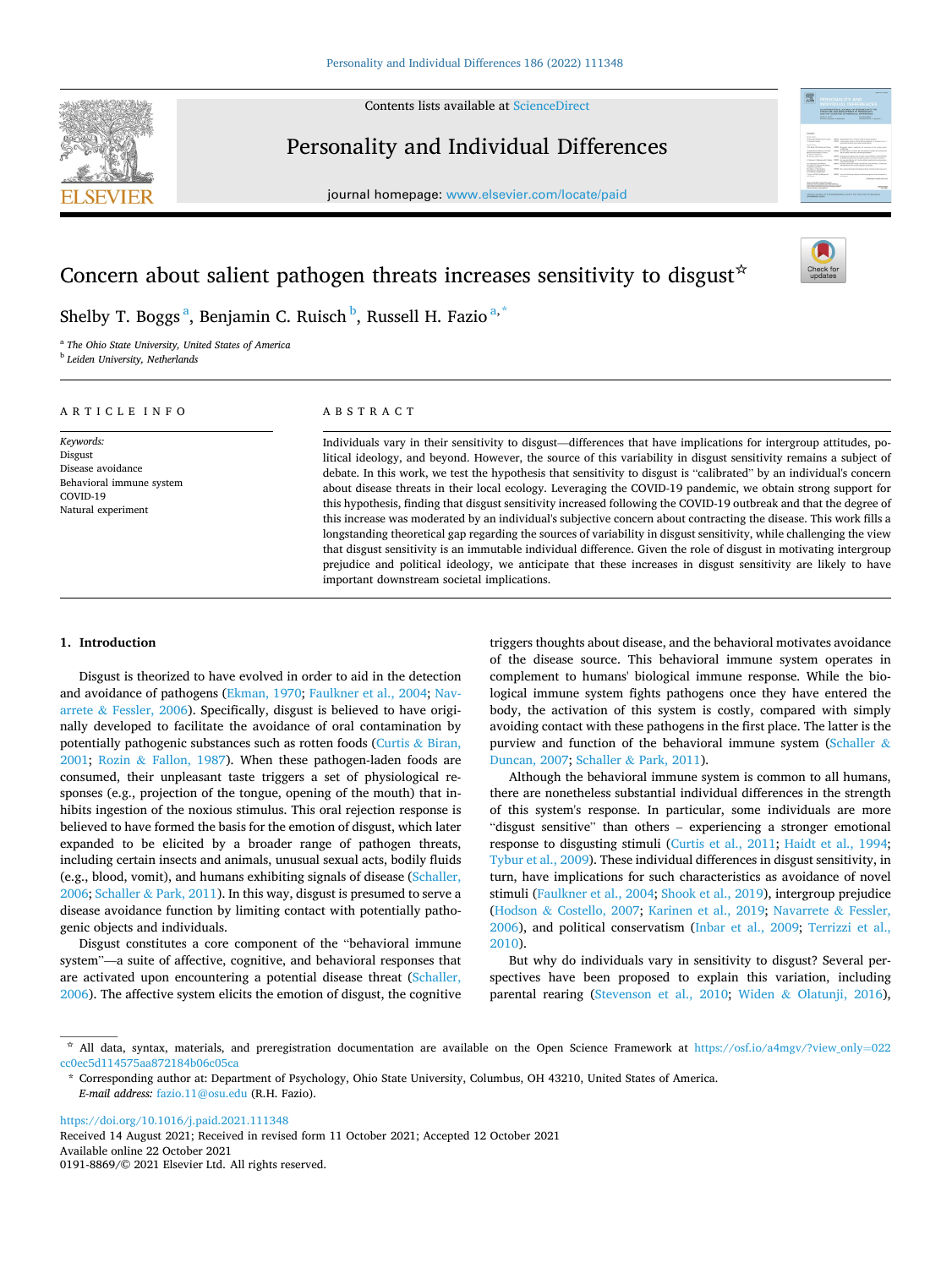natural selection (Nesse & [Williams, 1995](#page-7-0)), broader underlying traits of negative emotionality (e.g., neuroticism; Clark & [Watson, 1995;](#page-7-0) [Curtis](#page-7-0)  [et al., 2011\)](#page-7-0), and different reproductive strategies (especially greater motivation to avoid unfit sexual partners; [Tybur et al., 2018\)](#page-7-0). However, each of these theoretical perspectives has received mixed support in the literature (Druschel & [Sherman, 1999; Shook et al., 2015; Tybur et al.,](#page-7-0)  [2018\)](#page-7-0).

Another theorized source of variation in disgust sensitivity concerns individual differences in exposure and vulnerability to pathogens. This theoretical perspective, which we refer to as the "calibration hypothesis," posits that disgust sensitivity is adaptively tailored or "calibrated" to regulate an individual's likelihood of contracting disease [\(Schaller,](#page-7-0)  [2011;](#page-7-0) Schaller & [Murray, 2008](#page-7-0)). The calibration hypothesis stems from a broader perspective, sometimes referred to as "facultative calibration," which suggests that human variations in many traits and behaviors exists because these characteristics have been calibrated to fit different environments ([Buss, 2009](#page-7-0); Lukaszewski & [von Rueden, 2015](#page-7-0); [Zietsch,](#page-7-0)  [2016\)](#page-7-0). According to the calibration hypothesis, individuals in ecologies that are higher in disease threat (e.g., developing countries; the tropics) should exhibit greater sensitivity to disgust. In these environments, the costs of being insufficiently vigilant against potential pathogens are especially high, given the greater probability of contracting diseases (Hruschka & [Hackman, 2014](#page-7-0); [Oaten et al., 2009\)](#page-7-0). A heightened sense of disgust is therefore theorized to be adaptive in such environments.

For the same reasons, individuals who are particularly vulnerable to disease threats (e.g., those with compromised immune systems) are also theorized to be more sensitive to disgust to mitigate their higher risk of contracting diseases (Miller & [Maner, 2011](#page-7-0); [Stevenson et al., 2009](#page-7-0)). By the same token, individuals who feel subjectively more concerned about disease threats (that is, over and above their objective degree of vulnerability to disease) are also expected to develop heightened disgust sensitivity [\(Ackerman et al., 2018;](#page-7-0) [Oaten et al., 2009](#page-7-0); [Schaller](#page-7-0) & Mur[ray, 2008\)](#page-7-0).

Importantly, however, although the calibration hypothesis appears to be consistent with the theorized evolutionary function of disgust, it has received relatively little direct empirical support. While some studies have demonstrated that sexual disgust ([Crosby et al., 2021](#page-7-0); Lieberman & [Patrick, 2018](#page-7-0); [Tybur et al., 2013\)](#page-7-0) and disease avoidance motivations (Brown, M., & [Sacco, D. F, in press; Makhanova et al., 2021](#page-7-0); [Rozin, 2008; Sacco et al., 2014](#page-7-0)) can change in response to changes in the environment, few have focused primarily on pathogen disgust sensitivity and even fewer having done so by employing a longitudinal methodology. One recent longitudinal study found pathogen disgust decreased in students who were subjected to harsher environments (e.g. military cadets) when compared to students whose environments did not change, providing some initial support that pathogen disgust sensitivity may be calibrated by the features of one's environment (Batres & [Perrett, 2019](#page-7-0)). Other small-scale studies provided evidence consistent with this hypothesis (e.g., [Skolnick and Dzkoto's \(2013\)](#page-7-0)  finding that disgust sensitivity was higher in Ghana than the U.S.). However, other large-scale studies involving multiple nations ([Curtis](#page-7-0)  [et al., 2004](#page-7-0); [Tybur et al., 2016\)](#page-7-0) failed to replicate this effect, raising doubts about its generalizability. Indeed, in a comprehensive review of the literature [Tybur et al. \(2018\)](#page-7-0) offered the interpretation that the available evidence regarding covariation between disease threat and disgust sensitivity revealed "little-to-no relationship between disgust sensitivity and pathogens in the ecology, personal history of infectious disease or ability to resist pathogens" (p.8). However, they also suggested that such hypotheses might be tested more fruitfully by pursuing a longitudinal approach. This is one of the aims of the current research.

Beyond the lack of empirical support, many important theoretical questions about the calibration hypothesis remain. In particular, although research has examined whether disgust sensitivity varies as a function of *chronic* disease threat (i.e., ecologies with higher pathogen load), the question of whether *situational* disease threats – e.g., a pandemic or disease outbreak – may shape disgust sensitivity, has not

been addressed. Such an effect would provide more compelling support for the calibration hypothesis, given that this kind of "natural experiment" can help strip away many potential confounding factors that may have complicated research on chronic variation in disease threats between nations (e.g., different cultural contexts, national histories, etc.).

Prior work on the calibration of psychological traits more generally suggests that such characteristics are not only calibrated by one's environment, but also by other contextual factors, including idiosyncratic beliefs, motivations, and concerns of the individual [\(Buss, 2009](#page-7-0); Lukaszewski & [von Rueden, 2015;](#page-7-0) [Zietsch, 2016\)](#page-7-0). Such work provides further support for the prediction that increases in disgust sensitivity may be particularly likely for individuals who feel greater concern or subjective vulnerability to a given disease. In other words, to the degree that a "disease threat" is indeed seen as threatening, we should expect larger increases in sensitivity to disgust. For individuals who experience little or no worry about the disease threat, however, we should not see concomitant changes in sensitivity to disgust. If this prediction holds true, it would provide strong support for the idea that disgust sensitivity is calibrated to individuals' concerns about disease threats.

Beyond these theoretical questions, if situational factors can indeed influence disgust sensitivity, this would have important methodological and practical implications. Researchers tend to treat pathogen disgust sensitivity as a relatively stable and immutable individual difference—for example, examining how pathogen disgust influences other attitudes (e.g., conservatism, intergroup attitudes) and behavior (e.g., responses to COVID-19 and other diseases), without considering the alternative causal pathway, or the possibility that disgust sensitivity may be influenced by other external situational factors. Finding that disgust is influenced by situational factors may prompt a reconsideration of this research.

#### **2. The present research**

In this work we revisit and reexamine the calibration hypothesis. To do so, we took advantage of a naturally occurring disease threat—the COVID-19 disease pandemic that began in late 2019—to examine whether, how, and among whom disgust sensitivity changes in response to a salient disease threat. More specifically, we tested the hypothesis that *people will exhibit increases in pathogen disgust sensitivity following the outbreak of the pandemic as a function of the extent to which they are personally concerned about contracting COVID-19.* 

We used both cross-sectional and longitudinal methodologies ( $N =$ 3066) to test this hypothesis. First, we compared a series of nine crosssectional studies—seven studies conducted in the months immediately prior to the COVID-19 outbreak, and two conducted during the height of the pandemic (Studies 1A and 1B). Using these data, we tested whether participants—especially those worried about contracting the virus—exhibited greater disgust sensitivity during this highly salient disease threat. We then built on these findings using a longitudinal methodology (Study 2), re-contacting participants that we had surveyed shortly before the pandemic to determine whether disgust sensitivity increased following the outbreak of COVID-19, and whether the degree of these changes differed as a function of a person's subjective concern about contracting the coronavirus. This mixed-methods approach allowed us to balance the weaknesses and strengths of each design while providing convergent evidence for our hypotheses. All data, materials, syntax, and preregistration documentation are available at [https://osf.](https://osf.io/a4mgv/?view_only=022cc0ec5d114575aa872184b06c05ca)  io/a4mgv/?view\_only=[022cc0ec5d114575aa872184b06c05ca.](https://osf.io/a4mgv/?view_only=022cc0ec5d114575aa872184b06c05ca) For all studies, we adhere to the "21 word solution" proposed by [Simmons et al.](#page-7-0)  [\(2012\):](#page-7-0) We report how we determined our sample size, all data exclusions, all manipulations, and all measures in the study.

## **3. Study 1A**

We first leveraged data from seven studies ( $N = 2056$ ) that we conducted shortly before the COVID-19 pandemic in the U.S. (between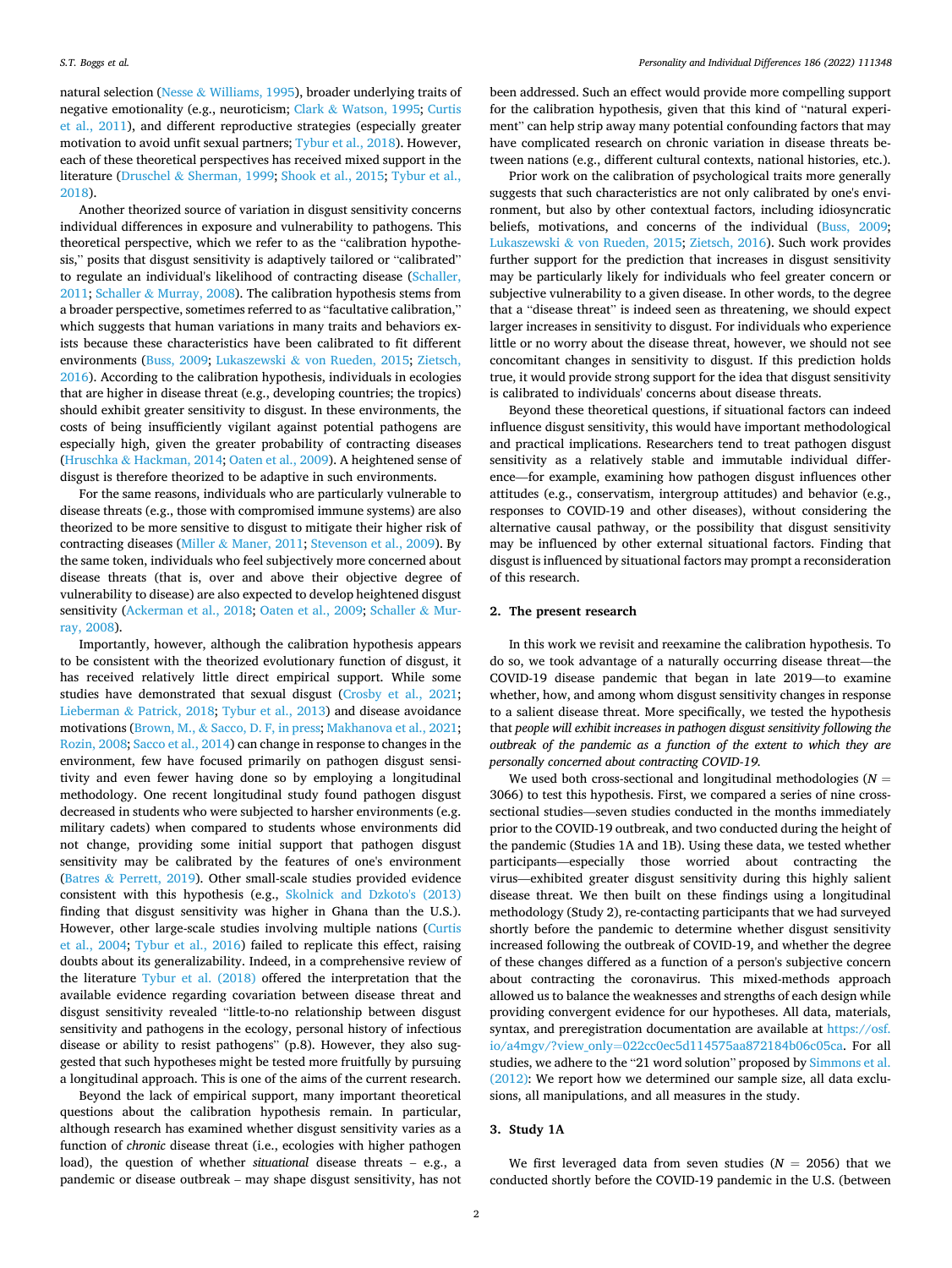December 19th, 2018 and January 14th, 2020). Each of these studies included a measure of pathogen disgust sensitivity (the contamination subscale of the Disgust Scale-Revised; [Haidt et al., 1994](#page-7-0); [Olatunji, 2008](#page-7-0)). Given that the pandemic is a significant pathogenic threat, we opted to focus primarily on pathogen disgust and not other measures of disgust sensitivity (i.e. sexual or moral disgust). We used these studies to measure pre-pandemic levels of disgust sensitivity. Following the COVID-19 outbreak, we conducted an additional study to assess levels of disgust sensitivity at the height of the pandemic.

## *3.1. Method*

## *3.1.1. Participants*

Participants from Amazon Mechanical Turk (see [Buhrmester et al.,](#page-7-0)  [2016\)](#page-7-0) were recruited and compensated \$1.00 for a 10-min study. In this and all studies we collected large samples to ensure stable estimates of effect sizes, based on the guidelines outlined by Schönbrodt and Perugini [\(2013\).](#page-7-0) Sample sizes of our pre-pandemic studies ranged from 200 to 400 participants, with an average sample size of 294. For the study we conducted at the height of the pandemic, we collected a sample of 506 participants. This sample size provided 80% power to detect an effect size of Cohen's  $d = 0.14$  (two-tailed test).

## *3.1.2. Procedure*

In the pre-pandemic studies, participants first completed a series of measures unrelated to the current research (full materials for all studies are available at the OSF page for this research). To assess disgust sensitivity, participants completed the contamination subscale of the Disgust Scale-Revised (DS-R; [Haidt et al., 1994; Olatunji et al., 2007\)](#page-7-0). (In Studies 5, 6, and 7 participants completed the full DS-R scale.) The disgust sensitivity items asked participants to rate on 5-point scales how disgusted they would be by various scenarios such as "A friend offers you a piece of chocolate shaped like dog doo" and to rate their agreement with statements such as "I never let any part of my body touch the toilet seat in a public washroom." We calculated participants' mean scores on this scale, which served as our measure of disgust sensitivity (average  $\alpha$  $=0.69$ ).

The pandemic study was part of a large-scale study we conducted examining social distancing behavior. We conducted this study in early May 2020, when most states were under shelter-in-place orders. To assess subjective vulnerability/concern about COVID-19, participants were asked "Generally speaking, how worried are you that *you personally*  will contract COVID-19?" measured on a 7-point scale from "1 Not worried at all" to "7 Extremely worried".

## *3.2. Results*

We first compared mean levels of disgust sensitivity in our prepandemic studies to the study conducted at the height of the COVID-19 pandemic. Consistent with the calibration hypothesis, disgust sensitivity was significantly higher during the pandemic,  $t(2551) = 8.70$ ,  $p <$ .001, Cohen's  $d = 0.44$ . To better understand the robustness of this effect, we also compared mean levels of disgust sensitivity among each of our individual studies. These analyses revealed that disgust sensitivity levels during the COVID pandemic were significantly higher than in *each of our seven individual pre-pandemic studies* (*t's >* 4.04, dfs *>* 703, *p*s *<* 0.002, Cohen's *d*s *>* 0.27; Bonferroni corrections; see Table 1 and Fig. 1, respectively, for means and distributions of disgust sensitivity). This was true of no other study in the series that we conducted; the levels of disgust sensitivity we observed during the pandemic were uniquely and substantially higher than in any and all of our pre-pandemic studies. On average, disgust sensitivity scores measured during the pandemic (*M* = 3.22,  $SD = 0.88$ , 95% CI [3.14, 3.30]) were approximately 0.4 points higher (on a 5-point scale, 95% CI [0.30,0.47]) than those measured prepandemic (*M* = 2.83, *SD* = 0.89 95% CI [2.79, 2.87]).

We next tested our central hypothesis: that increases in disgust

**Table 1** 

Disgust sensitivity means and standard deviations for all cross-sectional studies.

| Study                       | Mean<br>disgust<br>sensitivity | SD disgust<br>sensitivity | Lower<br><b>CI</b> | Upper<br>CI | N   | Date                     |
|-----------------------------|--------------------------------|---------------------------|--------------------|-------------|-----|--------------------------|
| Pre-<br>Pandemic<br>Study 1 | 2.88                           | 0.93                      | 2.75               | 3.01        | 200 | $12 -$<br>19-<br>2018    |
| Pre-<br>Pandemic<br>Study 2 | 2.80                           | 0.89                      | 2.70               | 2.90        | 300 | $07 -$<br>$01 -$<br>2019 |
| Pre-<br>Pandemic<br>Study 3 | 2.87                           | 0.91                      | 2.78               | 2.96        | 400 | 09-<br>$16-$<br>2019     |
| Pre-<br>Pandemic<br>Study 4 | 2.98                           | 0.90                      | 2.89               | 3.07        | 400 | $10-$<br>$24 -$<br>2019  |
| Pre-<br>Pandemic<br>Study 5 | 2.80                           | 0.90                      | 2.69               | 2.91        | 251 | $11-$<br>$08 -$<br>2019  |
| Pre-<br>Pandemic<br>Study 6 | 2.70                           | 0.82                      | 2.60               | 2.80        | 253 | $01 -$<br>$13-$<br>2020  |
| Pre-<br>Pandemic<br>Study 7 | 2.70                           | 0.85                      | 2.60               | 2.81        | 252 | $01 -$<br>$14-$<br>2020  |
| Pre-<br>Pandemic<br>Average | 2.82                           |                           |                    |             | 294 |                          |
| Pandemic<br>Study 1A        | 3.22                           | 0.88                      | 3.14               | 3.30        | 506 | $05 -$<br>$07 -$<br>2020 |
| Pandemic<br>Study 1B        | 3.29                           | 0.93                      | 3.21               | 3.37        | 504 | 06-<br>09-<br>2020       |
| Pandemic<br>Average         | 3.26                           |                           |                    |             | 505 |                          |



**Fig. 1.** Distributions of disgust sensitivity before the pandemic and during the height of the pandemic. Dashed lines indicate mean disgust scores.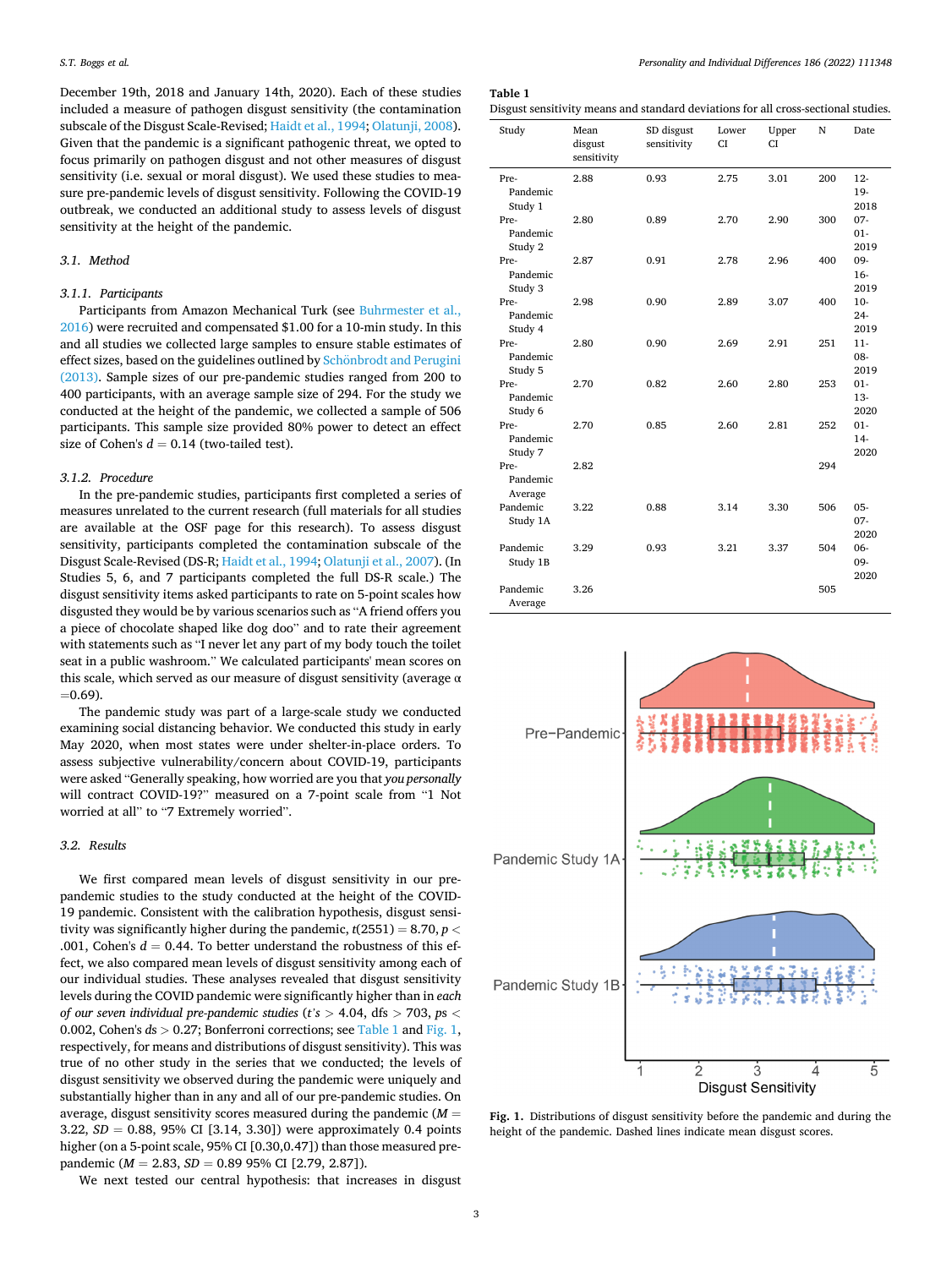sensitivity would vary as a function of an individual's personal concern about contracting COVID-19. Although the present data are crosssectional and a direct test of moderation could therefore not be performed (a limitation we address in Study 2), we tested this hypothesis by examining the relationship between worry/concern about COVID-19 and disgust sensitivity. As predicted, we found a significant relationship between COVID worry and sensitivity to disgust,  $r = 0.36$ ,  $t(503) =$ 8.30, *p <* .001, 95% CI[0.28,0.45], such that individuals most concerned about the virus exhibited the highest levels of disgust sensitivity.

To better understand the nature of this relationship, we examined mean disgust sensitivity levels among individuals who were generally unconcerned about COVID-19 (1 SD below the mean on our COVID worry measure;  $N = 100$ ) and individuals who were generally concerned about the virus (1 SD above the mean on COVID worry;  $N = 143$ ). We found that individuals who were generally unconcerned about COVID-19 exhibited mean levels of disgust sensitivity ( $M = 2.80$ ,  $SD = 0.82$ , 95% CI [2.63, 2.96]) that were nearly identical to (and statistically indistinguishable from) the levels of disgust sensitivity observed in our pre-pandemic studies ( $M = 2.82$ ,  $SD = 0.89$ ; mean difference  $p = .71$ ). Conversely, individuals who were generally concerned about the virus exhibited disgust sensitivity levels  $(M = 3.68, SD = 0.85, 95\% \text{ CI}$  [3.54, 3.82]) that were significantly—and substantially—higher than those in our pre-pandemic studies (a difference of 0.86 on a 5-point scale; *t*   $(2189) = 10.95, p < .001, 95\%$  CI[0.69, 0.99].<sup>1</sup> Comparing this sample to our previous studies revealed that individuals who were concerned about COVID-19 exhibited disgust sensitivity scores that were significantly higher than in each of our seven pre-pandemic studies (*ts >* 8.054, dfs *>* 341, *p*s *<* 0.001, Cohen's *ds >* 0.80; Bonferroni corrections).

We next tested a possible alternative explanation for our effects—namely, that some of the disgust sensitivity items might be seen as having some direct relevance for social distancing or transmission of COVID-19, and that these items may have driven our effects. We identified the two items that could arguably be seen as having direct relevance for disease transmission ("I would not go to my favorite restaurant if I found out the cook had a cold." and "You take a sip of soda, and then realize that you drank from the glass that an acquaintance of yours had been drinking from."). Importantly, our effects remained significant after excluding these two items—and in fact, the increases in disgust that we observed were significant for all three of the remaining (COVID-19 irrelevant) items of the ("As part of a sex education class, you are required to inflate a new lubricated condom, using your mouth," "A friend offers you a piece of chocolate shaped like dog-doo," and "I never let any part of my body touch the toilet seat in a public washroom") (all *ps <* 0.005). Using the composite of these three items, disgust sensitivity scores were significantly higher than in each of our pre-pandemic studies ( $F(7, 2545) = 12.82$ ,  $p < .001$  ( $ts > 3.39$ , dfs  $> 703$ ,  $ps <$ 0.02, Cohen's *ds > 0*.23; Bonferroni corrections).

We also tested our central hypothesis using this more stringent 3 item composite. As before, worry about contracting COVID-19 correlated with this composite, *r* = *0*.28, p *<* .001, 95% CI[0.32, 0.60]. Individuals low in worry  $(M = 2.69, SD = 0.98)$  were statistically indistinguishable from participants in our pre-pandemic studies ( $M =$ 2.69,  $SD = 1.03$ ; mean difference  $p = .90$ ), whereas individuals high in COVID worry ( $M = 3.54$ ,  $SD = 1.00$ ) were significantly higher in disgust sensitivity than individuals in our pre-pandemic studies—both when looking at the mean of our pre-pandemic studies  $(t(2048) = 9.43, p <$ .001, 95% CI[0.65, 1.01]) and even when comparing them to each of the seven pre-pandemic studies individually  $(F(7,2183) = 20.59, p < .001,$ all *ts >* 6.74, dfs *>* 341, all *ps <* 0.001, Cohen's *> ds 0.*66; Bonferroni corrections).

## **4. Study 1B**

To assess the robustness of these effects, we next conducted a preregistered direct replication of Study 1A, assessing disgust sensitivity at a second time point during the pandemic.

#### *4.1. Participants*

Five hundred and four participants were recruited via Amazon Mechanical Turk and were compensated \$1.00 for a 10-min study (39.5% female;  $M_{\text{age}} = 38.80, SD = 12.02$ , range 18-70). This sample size provided 99% power to detect an effect of the size observed in Study 1A  $(Cohen's d = 0.44)$ .

## *4.2. Procedure*

We conducted this study on June 8th, 2020, when most U.S. states had relaxed lockdown restrictions. However, government officials were continuing to urge social distancing and other anti-virus measures (e.g., face masks, frequent handwashing). The pandemic therefore remained highly salient. Like Study 1A, this study was part of a large-scale study that we conducted concerning social distancing behavior. This study included the same disgust measure from Study 1A, the contamination subscale of the DSR ( $\alpha = 0.76$ ). Participants also indicated their worry about COVID-19 on the same measure used previously.

#### *4.3. Results*

As in Study 1A, we began by comparing mean levels of disgust sensitivity during the pandemic to the mean levels observed across our seven pre-pandemic studies. Providing further support for the calibration hypothesis, we again found that disgust sensitivity was significantly higher during the pandemic than shortly before the pandemic, *t*(746.16)  $= 9.88, p < .001$ , unequal variances, Cohen's  $d = 0.50$ . We then compared the results of the pandemic study to each of our individual pre-pandemic studies. We found that the level of disgust sensitivity we observed during the pandemic once again was significantly higher than in each of our seven pre-pandemic studies (*ts >* 5.03, dfs *>* 702, *p*s *<* 0.001, Cohen's ds *>* 0.34; Bonferroni corrections). On average, disgust sensitivity scores observed during the pandemic  $(M = 3.29, SD = 0.93,$ 95% CI [3.21, 3.37]) were approximately 0.5 points, 95% CI[0.36,0.54], higher (on a 5-point scale) than those observed pre-pandemic (*M* = 2.83, *SD* = 0.89, 95% CI [2.79, 2.87]).

We next tested our central hypothesis that the increase in disgust sensitivity would be moderated by an individual's personal worry about contracting COVID-19. As predicted, we again found a significant relationship between worry about COVID and disgust sensitivity (*r* = 0.46, *p <* .001, 95% CI[0.37, 0.52)), such that individuals most concerned about the virus showed the highest levels of disgust sensitivity. As in Study 1A, we compared mean disgust sensitivity levels among individuals who were generally unconcerned about COVID-19 (1 SD below the mean on our COVID worry measure;  $N = 113$ ) and individuals who were generally concerned about the virus (1 SD above the mean on COVID worry;  $N = 155$ ). We once again found that individuals who were generally unconcerned about COVID-19 exhibited mean levels of disgust sensitivity (*M* = 2.82, *SD* = 0.90, 95% CI [2.65, 2.99]) that were nearly identical to the levels of disgust sensitivity observed in our pre-pandemic studies (*M* = 2.82*, SD* = 0.89, 95% CI [2.79, 2.87]; mean difference *p* = .9). Further replicating the results of Study 1A, individuals who were generally concerned about the virus exhibited disgust sensitivity scores (*M* = 3.90, *SD* = 0.79, 95% CI [3.77, 4.03]) that were substantially higher than those in our pre-pandemic studies (a difference of 1.1 points on a 5-point scale; *t*(185.30) = 16.14, *p <* .001, 95% CI[0.94,1.20], Cohen's  $d = 1.16$ , unequal variances). Comparing this subsample to our previous studies revealed that individuals who were concerned about COVID-19 exhibited disgust sensitivity scores that were significantly

<sup>&</sup>lt;sup>1</sup> Further, this effect remains significant when controlling for gender,  $\beta =$ 0.841,  $t(1683) = 10.91$ ,  $p < .001$ , 95% CI [0.69. 0.99] and when controlling for political ideology, β = 0.85, *t*(2188) = 11.38, *p <* .0.001, 95% CI [0.70, 0.99].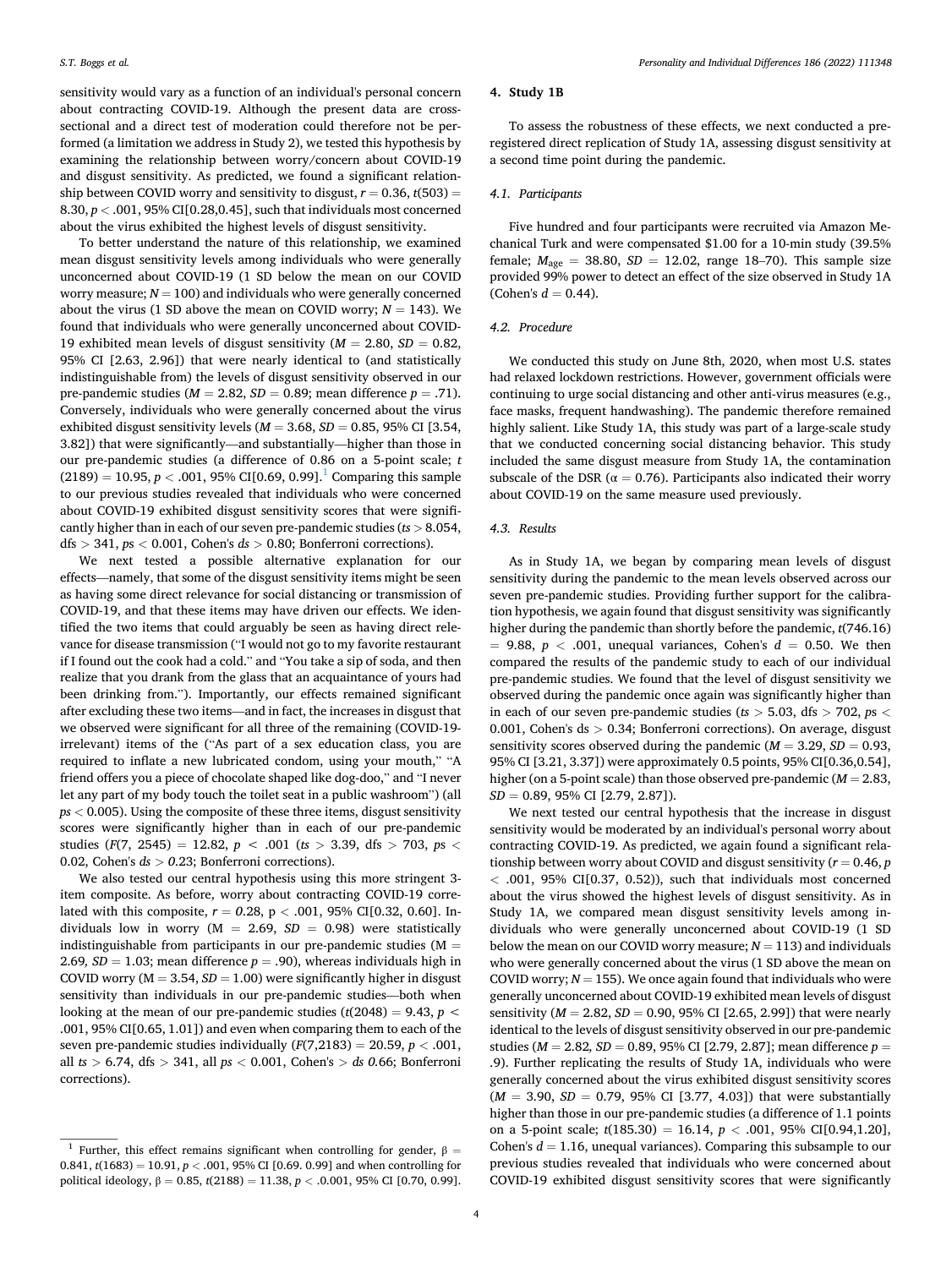higher than in each of our seven pre-pandemic studies  $(F(8,2241) =$ 32.58, *p <* .001; *ts >* 11.00, dfs *>* 353, *ps <* 0.001, Cohen's *ds >* 1.19; Bonferroni corrections).<sup>2</sup>

As in Study 1A, we again examined the pattern of effects on each of the individual items of the disgust sensitivity scale. Once again, we found a significant increase in disgust sensitivity for all five of the individual items (all *p*s *<* 0.001). Thus, this effect again extended to situations and stimuli with no relevance whatsoever for social distancing or COVID-19 transmission. (And, in fact, the size of the effect was actually significantly larger for the items that were irrelevant to disease transmission,  $F(1,2550 = 5.54, p = .02, \eta_p^2 = 0.002.)$ 

As in our previous study, we also tested our central hypothesis after excluding items of potential relevance to COVID-19 transmission. We once again found that, even after excluding these items, disgust sensitivity correlated with worry about contracting the virus,  $r = 0.40$ ,  $p <$ .001, 95% CI[0.56, 0.84]. Individuals low in worry about the virus ( $M =$ 2.73, *SD* = 1.06) were statistically indistinguishable from those in our pre-pandemic studies ( $M = 2.70$ ,  $SD = 1.03$ ; mean difference  $p = .77$ Conversely, and replicating our previous findings, individuals high in COVID worry ( $M = 3.79$ ,  $SD = 0.93$ ) were significantly higher in disgust sensitivity than participants in our pre-pandemic studies—both when compared to the mean disgust sensitivity levels of these seven studies (t  $(2048) = 12.78, p < .001, 95\%$  CI[0.92, 1.26]), and even when compared to each pre-pandemic study individually,  $F(7,2544) = 17.90$ , *p <* .001; *ts >* 9.59, dfs *>* 353, *ps <* 0.001, Cohen's *ds >* 1.03; Bonferroni corrections.

#### **5. Study 2**

We next tested our hypothesis using a longitudinal methodology to provide convergent support while ruling out alternative explanations—such as that the observed increase in disgust sensitivity stemmed from other extraneous design features (e.g., other survey content). Critically, in this study all materials and procedure were identical at both time points through the collection of our primary dependent measure. Further, in this study we also included the full disgust sensitivity scale (DS-R; [Haidt et al., 1994;](#page-7-0) [Olatunji, 2008\)](#page-7-0) to determine whether the observed effects extended to broader measures of disgust sensitivity involving many more scale items—and, hence, substantially more observations per participant.

Participants also completed the perceived vulnerability to disease (PVD) scale [\(Duncan et al., 2009\)](#page-7-0) to measure general feelings of propensity to contract illnesses, which we predicted might moderate increases in disgust sensitivity. Additionally, we included two measures of self- and resource-protection motivations to test the alternative explanation that the effects we had observed represent a broader heightened motivation for security stemming from the other threats (e.g., economic instability) associated with the COVID-19 outbreak and were not necessarily driven by pathogen disgust. Finally, as an exploratory, more experiential measure of disgust sensitivity, at Time 2 participants rated several disgusting images in order to provide convergent evidence for our effects.

#### *5.1. Method*

#### *5.1.1. Participants*

For our Time 1 survey we recruited 251 participants from Amazon Mechanical Turk. One hundred and fifty-four of these participants (39.04% female, *M*age = 36.84, *SD* = 10.95: range 20–73) completed the Time 2 survey. Participants were paid \$1.00 for completing each survey. This sample size provided 80% power to detect an effect size of Cohen's

## $d = 0.23$  (two-tailed test).

## *5.1.2. Procedure*

We selected one of our pre-pandemic studies (Study 5) to serve as our Time 1 survey because it included the full DS-R scale, and because the mean level of disgust sensitivity in this study  $(M = 2.80, SD = 0.90, 95\%)$ CI [2.69, 2.91]) was nearly identical to the overall mean level of disgust sensitivity observed across our pre-pandemic studies  $(M = 2.82, SD =$ 0.89, 95% CI [2.79, 2.87]). The Time 1 survey was administered prior to the COVID-19 outbreak in the U.S., on November 8th, 2019. The Time 2 survey was administered during the height of the initial wave of the pandemic, on May 5th, 2020. At both time points, participants first completed a set of measures unrelated to the current research (full materials for all studies are available at the OSF page for this research). They then completed the full 25-item DS-R scale ( $\alpha$  = 0.66). Participants then completed the PVD scale ([Duncan et al., 2009](#page-7-0)), which includes statements such as "If an illness is 'going around' I will catch it" ( $\alpha$  = 0.75). Participants next completed measures of self-protection and resource-protection motivations from [Neel et al. \(2016\).](#page-7-0) The resourceprotection scale assesses concerns with maintaining status and hierarchy, asking participants to rate their agreement with items such as "It's important to me that others respect my rank or position" ( $\alpha = 0.79$ ). The self-protection scale includes items such as "I am motivated to keep myself safe from others" ( $\alpha = 0.88$ ). We included these measures to rule out the possible alternative explanation that our results merely stemmed from heightened motivations to protect oneself and ones resources as a function of the COVID-19 pandemic.

At Time 2, participants completed the same measures and then indicated their worry about contracting COVID-19 on the same measure from Studies 1A and 1B. Finally, as an exploratory experiential measure of disgust sensitivity, participants were asked to rate a series of images. They viewed 12 images presented in random order, four of which were positive (e.g., a piece of cheesecake) and eight of which were disgusting (e.g., rotten meat with maggots in it). Participants rated how appealing each image was from  $-5$  (extremely unappealing) to  $+5$  (extremely appealing). We included this task to further verify that these increases in disgust sensitivity were not limited to situations with the potential for disease transmission, but truly extended to sensitivity to disgusting situations and stimuli more generally.

#### *5.2. Results*

Replicating the results of Studies 1A and 1B, participants' scores on the contamination subscale of the DS-R significantly increased from Time 1 (*M* = 2.67, *SD* = 0.86; 95% CI [2.54, 2.80]) to Time 2 (*M* = 2.79, *SD* = 0.84, 95% CI [2.65, 2.91]), *t*(153) = 2.76, *p* = .006, 95% CI [0.03,0.20], Cohen's  $d = 0.14$ . Further, we also found that participants exhibited significant increases on the more general measure of disgust sensitivity, the full version of the DSR, from Time 1 pre-pandemic  $(M =$ 3.15,  $SD = 0.68$ , 95% CI [3.04, 3.26]), to Time 2, ( $M = 3.22$ ,  $SD = 0.69$ , 95% CI[3.11, 3.33]), at the height of the pandemic (*t*(153) = 2.27, *p* = .02, 95% CI[0.009,0.12], Cohen's *d* = 0.09). These results show that the effects that we previously observed were not limited to contaminationrelated disgust but extend to sensitivity to disgusting situations and stimuli more generally.

We next tested our central hypothesis that the increase in disgust sensitivity would be moderated by an individual's personal sense of vulnerability to COVID-19. As predicted, and consistent with our previous studies, we again found that worry about contracting COVID-19 predicted increases in disgust sensitivity, such that individuals who were more worried about contracting the virus exhibited greater increases in disgust sensitivity ( $β = 0.082$ ,  $t(151) = 1.97$ ,  $p = .05$ , 95% CI [0.00, 0.31]) (controlling for Time 1 disgust sensitivity).

Importantly, however, these analyses of mean DSR scale scores do not take full advantage of the diversity of items that comprise the scale and the statistical power that can be gained by considering each scale

<sup>&</sup>lt;sup>2</sup> Further, this effect remains significant when controlling for gender,  $β =$ 1.08, *t*(1695) = 14.59, *p <* .001, 95% CI [0.93. 0.1.22] and when controlling for political ideology, β = 1.05, *t*(2198) = 14.63, *p <* .0.001, 95% CI [0.91, 1.19].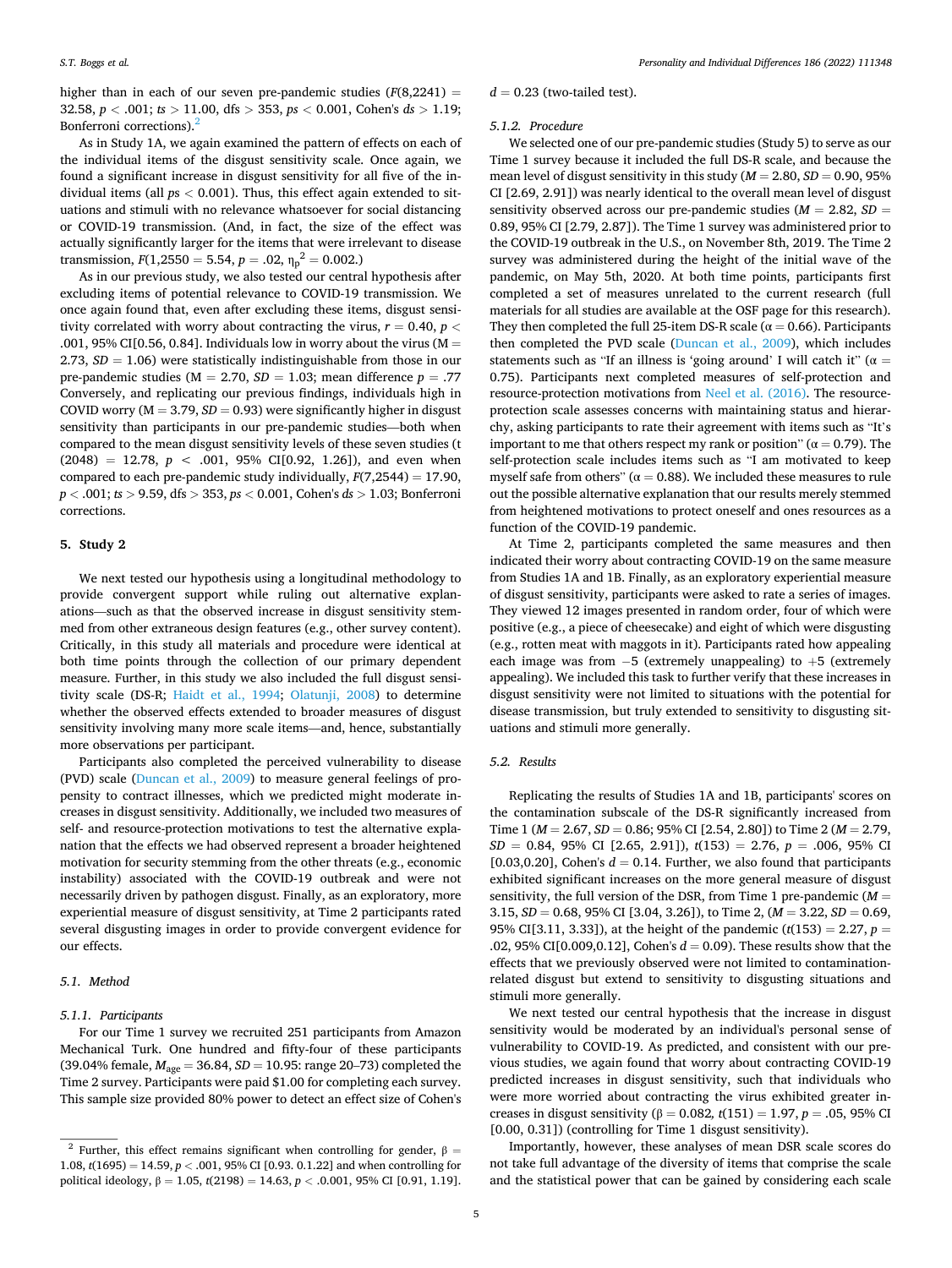item as a unit of analysis. To leverage this, we also examined each scale item individually. [Table 2](#page-6-0) presents the mean difference (pandemic minus pre-pandemic) for each scale item, a t-value testing that mean against zero, and the standardized beta predicting scores on the item at Time 2 from worry about contracting COVID-19, controlling for the corresponding Time 1 item scores. Of note, 19 of the 25 scale items showed a mean difference greater than zero and 21 of the betas are in the predicted direction. Moreover, even if we exclude from consideration the two scale items that could be said to directly concern disease transmission (items #9 and #18), 17 of the remaining 23 show a positive mean difference and 19 show a positive beta.

To formally test the hypothesis using each item response from each participant, we constructed a two-level multi-level model, treating both individual DS-R scale items and participants as random factors [\(Judd](#page-7-0)  [et al., 2012](#page-7-0)). Our data consisted of 25 DS-R items nested within 154 participants. Our model was constructed such that DS-R scores at Time 2 were predicted independently by (1) DS-R scores at Time 1 and (2) individuals' subjective sense of vulnerability to this disease threat (i.e., worry about contracting COVID-19). At the participant level, the model involved both random intercepts and random slopes for each DS-R Time 1 item; at the level of the individual DS-R items, the model included random intercepts and random slopes for both DS-R item and the participant's expressed worry about contracting COVID-19.

As predicted, we found strong evidence that worry about contracting COVID-19 predicted increases in disgust sensitivity using all 25 items from the DS-R scale. Individuals who were more worried about contracting the virus exhibited the greatest increases in disgust sensitivity  $(\gamma = 0.049, SE = 0.02), (t(119.618) = 2.52, p = .013, 95\% \text{ CI} = [0.010,$ 0.088]). As before, this effect replicated even when excluding items on the DS-R that are directly relevant to disease transmission (Item  $#9 &$ Item #16. (γ = 0.051, *SE* = 0.02),  $t(113.60) = 2.52$ ,  $p = .013$ , 95% CI = [0.011, 0.091]. Thus, as predicted—and providing further convergent evidence for the calibration hypothesis—changes in responses to the DS-R items following the outbreak of the pandemic varied as a function of participants' concern about personally contracting COVID-19: The more worried the participant, the more they exhibited an increase in their sensitivity to the wide variety of potentially disgusting situations and stimuli presented on the DS-R.

We next examined our exploratory measure of COVID-19 susceptibility, perceived vulnerability to disease. We had originally predicted that this measure, like our measure of COVID-19-specific worry, would moderate the degree to which an individual's disgust sensitivity increased, such that individuals higher in PVD would show greater increases in disgust sensitivity. Intriguingly, however, rather than finding that PVD moderated these effects, we observed significant *changes* in perceived vulnerability to disease following the COVID-19 outbreak, with PVD scores exhibiting a substantial increase from Time  $1 \, (M =$ 2.86,  $SD = 0.59$ , 95% CI[2.77, 2.96]) to Time 2 ( $M = 3.01$ ,  $SD = 0.58$ , 95% CI [2.92, 3.10]), *t*(153) = 4.31, *p <* .001, 95% CI [0.08,0.21], Cohen's  $d = 0.24$ . Although these results were unexpected and should therefore be interpreted cautiously, these findings suggest that rather than solely being a stable individual difference, perceived vulnerability to disease—like disgust sensitivity—may exhibit a similar sensitivity to context, being calibrated to an individual's local ecology and situational pressures.

Further, also consistent with our predictions, we found that these effects did not stem from motivations for safety and stability: Participants did not exhibit changes in either their concern about status/hierarchy preservation ( $p = .83$ ), nor their general self-protection concerns  $(p = .14).$ <sup>3</sup> These results further suggest that the effects that we observed were truly indicative of an increase in disgust sensitivity *specifically*, rather than more general changes in self-protective motivations (e.g., stemming from other potential threats posed by the pandemic).

Finally, in exploratory analyses, we also examined the degree to which these changes in disgust sensitivity might generalize to other nonself report indices of disgust —such as disgust experienced in response to visual imagery. To test this question, we analyzed participants' evaluations of the eight disgusting images they were asked to rate. As expected, we found that disgust sensitivity scores at Time 2 significantly predicted more negative ratings of the disgusting images ( $\beta$  = -0.42, *t*(151) = 5.76, *p* < .001, 95% CI[−0.57, −0.28]). Further—and more interestingly—we also found that Time 2 disgust sensitivity scores continued to predict more negative ratings of these disgusting images *even when controlling for disgust sensitivity at Time 1 (* $\beta$  *= -0.29, t(150) = 2.04, p =* .04, 95% CI[ $-0.57, -0.01$ ]).<sup>4</sup> This suggests that the increases in disgust sensitivity that we observed did, in fact, represent more general increases in sensitivity to disgusting situations and stimuli and were not limited to disease-related items. Further, and also consistent with our predictions, disgust sensitivity did not predict ratings of the positive images (Time 1 Disgust: *β* = − 0.03, *p* = .73, 95% CI [− 0.19, 0.13]; Time 2 disgust: *β* = −0.06, *p* = .5, 95% CI [−0.22, 0.11]). This provides further support for our contention that these effects specifically represent differences in disgust *sensitivity* (i.e., reactivity to potentially disgusting situations and stimuli), rather than, e.g., differences in state disgust. Although these analyses are post-hoc and should therefore be interpreted cautiously, these results provide further support for our hypothesis that disgust sensitivity is heightened in response to salient disease threats.

#### **6. Discussion**

The goal of this research was to reexamine the "calibration hypothesis": that disgust sensitivity is adaptively calibrated to local ecology. We tested this question using a naturally occurring disease threat, the COVID-19 pandemic. Using both cross-sectional and longitudinal methodologies, we found robust support for our predictions: Disgust sensitivity increased following the outbreak of the pandemic, and this increase was moderated by subjective feelings of vulnerability to COVID-19. Further, we ruled out alternative explanations, such as a broader increase in self-protection motivations. Additionally, we found evidence that perceived vulnerability to disease, like disgust sensitivity, might exhibit adaptive flexibility, increasing in response to disease threats. This result is consistent with recent cross-sectional studies that have suggested there may have been increases in perceived vulnerability to disease during the COVID-19 pandemic ([Makhanova](#page-7-0) & Shepherd, [2020; Stevenson et al., 2021\)](#page-7-0). As well as other, broader studies that have found that PVD can change as a function of situational factors [\(Brown,](#page-7-0) & [Sacco, in press;](#page-7-0) [Makhanova et al., 2021;](#page-7-0) [Sacco et al., 2014\)](#page-7-0). However, our research is the first to our knowledge to demonstrate this effect in a longitudinal sample. Finally—and importantly—we also found evidence that these increases in disgust sensitivity generalize to other indices of sensitivity to disgust, such as emotional responses to visual stimuli. Thus, worry about salient pathogens has consequences not only for selfreported agreement with statements indicative of greater disgust, but also with immediate affective reactions to disgusting stimuli.

This research has important implications for theories of disgust. As noted above, our research is consistent with [Tybur et al.'s \(2018\)](#page-7-0) call for a longitudinal approach to the study of the relation between disgust sensitivity and pathogens in the ecology. Our research challenges the view that these factors are unrelated, suggesting that situational features

<sup>&</sup>lt;sup>3</sup> Further, neither status/hierarchy protection,  $β = 0.072$ ,  $t(151) = 0.894$ ,  $p =$ .373, 95% CI [− 0.09,0.23] nor self-protection concerns, β = 0.137, *t*(151) = 1.62, *p* = .108, 95% CI [−0.03, 0.30] moderated the observed increase in disgust sensitivity over time.

<sup>4</sup> Time 2 disgust sensitivity scores predict more negative ratings of these disgusting images even after excluding the two disease relevant items from the DS-R Scale and controlling for Time 1 disgust ( $\beta$  = -0.62, t(150) = 2.05, *p* = .04, 95% CI[-1.21, -0.02]).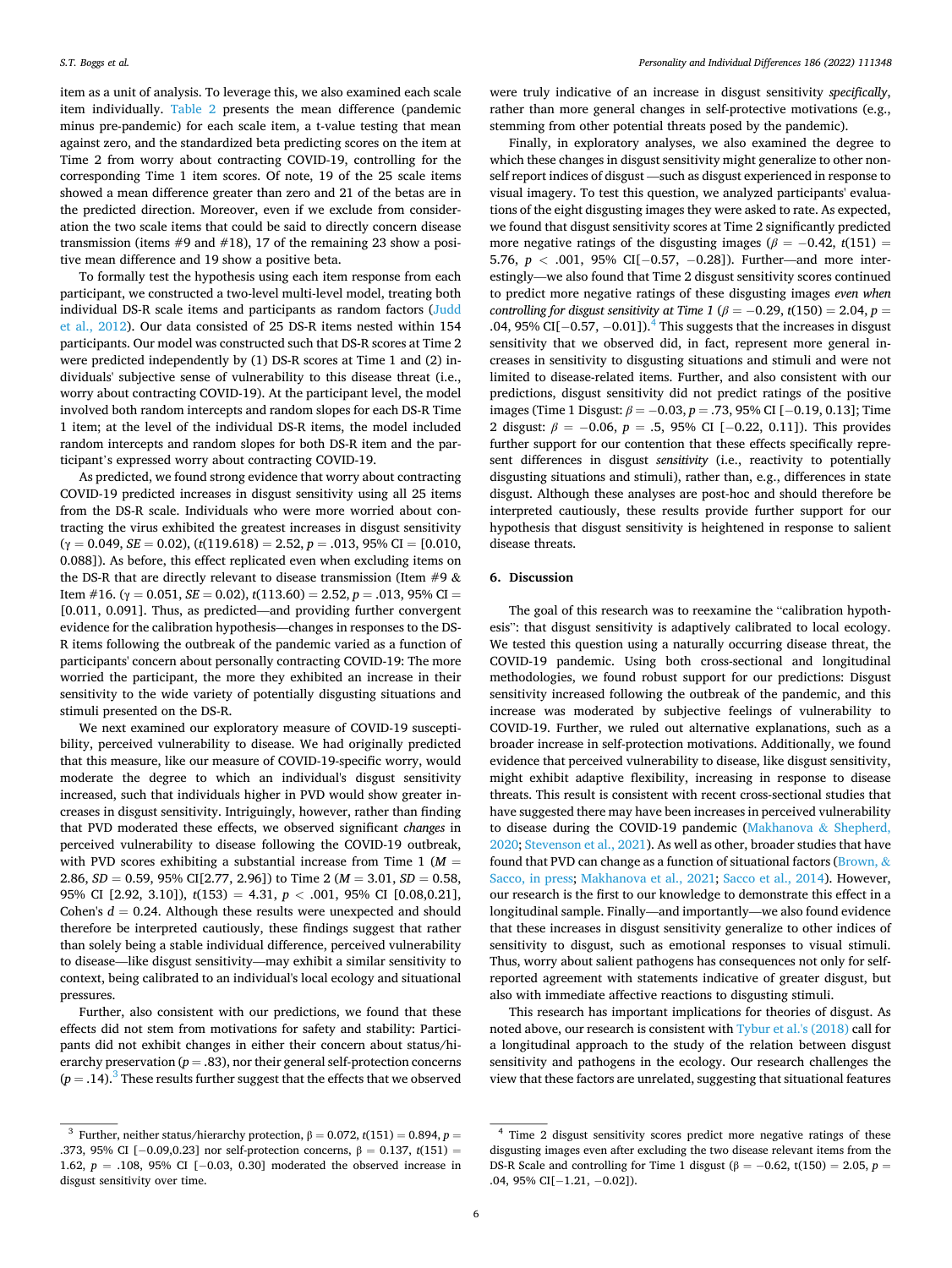#### <span id="page-6-0"></span>**Table 2**

Mean differences (pandemic minus pre-pandemic), t-values, and standardized betas predicting scores on the item at Time 2 from worry about contracting COVID-19, controlling for Time 1 item scores.

| <b>DSR</b>                                                                                                                                   | Mean       | <b>SD</b> | $\mathbf{t}$       | Standardized | $\mathbf{t}$       |
|----------------------------------------------------------------------------------------------------------------------------------------------|------------|-----------|--------------------|--------------|--------------------|
|                                                                                                                                              | difference |           |                    | beta         |                    |
| 1. I might be willing to try eating monkey meat, under some circumstances.                                                                   | 0.104      | 1.109     | 1.162              | $-0.044$     | 0.799              |
| 2. It would bother me to be in a science class, and to see a human hand preserved in a jar.                                                  | 0.078      | 1.100     | 0.879              | $-0.051$     | 0.860              |
| 3. It bothers me to hear someone clear a throat full of mucous.                                                                              | 0.039      | 1.108     | 0.436              | 0.084        | 1.338              |
| 4. I never let any part of my body touch the toilet seat in public restrooms.                                                                | 0.020      | 0.977     | 0.248              | 0.019        | 0.380              |
| 5. I would go out of my way to avoid walking through a graveyard.                                                                            | 0.058      | 0.945     | 0.768              | 0.121        | $2.448*$           |
| 6. Seeing a cockroach in someone else's house doesn't bother me.                                                                             | 0.032      | 1.275     | 0.316              | 0.012        | 0.183              |
| 7. It would bother me tremendously to touch a dead body.                                                                                     | 0.253      | 1.175     | $2.675**$          | 0.082        | 1.316              |
| 8. If I see someone vomit, it makes me sick to my stomach.                                                                                   | 0.032      | 1.057     | 0.981              | 0.083        | 1.347              |
| 9. I probably would not go to my favorite restaurant if I found out that the cook had a cold.                                                | 0.338      | 1.195     | $3.507***$         | 0.034        | 0.490              |
| 10. It would not upset me at all to watch a person with a glass eye take the eye out of the socket.                                          | 0.052      | 1.472     | 0.438              | $-0.003$     | 0.044              |
| 11. It would bother me to see a rat run across my path in a park.                                                                            | 0.111      | 1.104     | 1.245              | 0.092        | 1.513              |
| 12. Even if I was hungry, I would not drink a bowl of my favorite soup if it had been stirred by a used but<br>thoroughly washed flyswatter. | $-0.013$   | 1.199     | $-0.134$           | $-0.066$     | 1.049              |
| 13. It would bother me to sleep in a nice hotel room if I knew that a man had died of a heart attack in that<br>room the night before.       | 0.156      | 1.167     | 1.658 <sup>+</sup> | 0.106        | 1.719 <sup>+</sup> |
| 14. You see maggots on a piece of meat in an outdoor garbage pail.                                                                           | $-0.058$   | 0.938     | $-0.774$           | 0.121        | $2.042*$           |
| 15. While you are walking through a tunnel under a railroad track, you smell urine.                                                          | 0.084      | 0.963     | 1.088              | 0.126        | $2.019*$           |
| 16. You take a sip of soda, and then realize that you drank from the glass that an acquaintance of yours had<br>been drinking from.          | 0.097      | 1.040     | 1.162              | 0.086        | 1.392              |
| 17. Your friend's pet cat dies, and you have to pick up the dead body with your bare hands.                                                  | 0.137      | 1.076     | 1.577              | 0.069        | 1.154              |
| 18. You see someone put ketchup on vanilla ice cream, and eat it.                                                                            | $-0.064$   | 1.033     | $-0.780$           | 0.053        | 0.905              |
| 19. You see a man with his intestines exposed after an accident.                                                                             | 0.000      | 0.800     | 0.000              | 0.085        | 1.571              |
| 20. You discover that a friend of yours changes underwear only once a week.                                                                  | 0.032      | 1.063     | 0.379              | 0.123        | 1.894              |
| 21. A friend offers you a piece of chocolate shaped like dog-doo.                                                                            | 0.033      | 0.986     | 0.411              | 0.066        | 1.119              |
| 22. You accidentally touch the ashes of a person who has been cremated.                                                                      | 0.149      | 0.877     | $2.114*$           | 0.051        | 0.962              |
| 23. You are about to drink a glass of milk when you smell that it is spoiled.                                                                | $-0.026$   | 1.019     | $-0.317$           | 0.216        | $3.384***$         |
| 24. As part of a sex education class, you are required to inflate a new unlubricated condom, using your                                      | 0.071      | 0.908     | 0.976              | 0.063        | 1.235              |
| mouth.                                                                                                                                       |            |           |                    |              |                    |
| 25. You are walking barefoot on concrete, and you step on an earthworm.                                                                      | $-0.033$   | 1.00      | $-0.403$           | 0.059        | 0.929              |
| Average                                                                                                                                      | 0.06728    | 0.365     | $2.27*$            | 0.082        | 1.972*             |

Note:  $p < .001***$ ,  $p < .01**$ ,  $p < .05*$   $p < .10$ .

of one's local environment indeed shape disgust sensitivity. During a salient disease threat—when heightened sensitivity to disgust would be adaptive [\(Schaller, 2011](#page-7-0); Schaller & [Murray, 2008](#page-7-0)))—people generally exhibited increased disgust sensitivity. Further, this increase was calibrated to one's personal subjective sense of vulnerability: People who felt more worried about contracting COVID-19 showed greater increases in disgust sensitivity. However, we also note that one major limitation to our research is the reliance on the DS-R scale. Prior research has found that the DS-R demonstrates relatively poor internal reliability when divided into its respective sub-scales ([Tybur et al., 2009](#page-7-0)). Further, the usage of the DS-R does not allow us to test the extent to which our effects might generalize to other domains of disgust (i.e. sexual and moral disgust). Despite these scale limitations, we nonetheless see a consistent pattern of results that also generalizes to other indices of disgust (i.e. emotional reactions to visual stimuli).

This work has important methodological and practical implications as well. As noted above, research on disgust sensitivity typically treats the construct largely as a stable individual difference. Research on disgust sensitivity and COVID-19 has also overwhelmingly adopted this perspective, examining how disgust sensitivity shapes responses to the pandemic, without considering that the pandemic might also shape sensitivity to disgust. Our results serve as an important complement and caveat to this research, demonstrating that disgust sensitivity is also sensitive to situational influences. These results have important implications for research on COVID-19 specifically, as well as on disgust sensitivity and its consequences more generally.

Finally, beyond these theoretical and methodological contributions, these findings may also have societal implications. Disgust sensitivity, as discussed above, relates to intergroup prejudice and endorsement of right-wing political attitudes. Heightened disgust sensitivity may therefore motivate increased intergroup hostility—perhaps helping explain the greater prejudice against racial minority groups reported anecdotally and documented in some forthcoming research [\(Liu, 2020](#page-7-0)).

Similarly, these findings suggest that if COVID-19 remains a salient threat—and disgust sensitivity remains heightened—we may see increased global support for right-wing parties and politicians. Future research will be needed to understand the consequences of the increases in disgust sensitivity documented here.

## **Open practices**

Study 1B was preregistered. All data, materials, syntax, and preregistration documentation are available at [https://osf.io/a4mgv/?](https://osf.io/a4mgv/?view_only=022cc0ec5d114575aa872184b06c05ca)  view\_only=[022cc0ec5d114575aa872184b06c05ca](https://osf.io/a4mgv/?view_only=022cc0ec5d114575aa872184b06c05ca).

#### **Declaration of competing interest**

The authors declared that they had no conflicts of interest with respect to their authorship or the publication of this article.

## *Acknowledgements*

A portion of the reported research was supported by a grant from the National Science Foundation under Grant No # 2031097, awarded to Russell Fazio.

#### *CRediT authorship contribution statement*

BC Ruisch developed the study concept in collaboration with ST Boggs and RH Fazio. All authors contributed to the study design. Data were collected and analyzed by BC Ruisch and ST Boggs. ST Boggs wrote the first draft of the manuscript, BC Ruisch provided critical revisions, and RH Fazio provided further comments and revisions. Upon receiving the revision decision ST Boggs provided major revisions and BC Ruisch provided further comments and revisions. All authors approved the final version of the paper for submission.